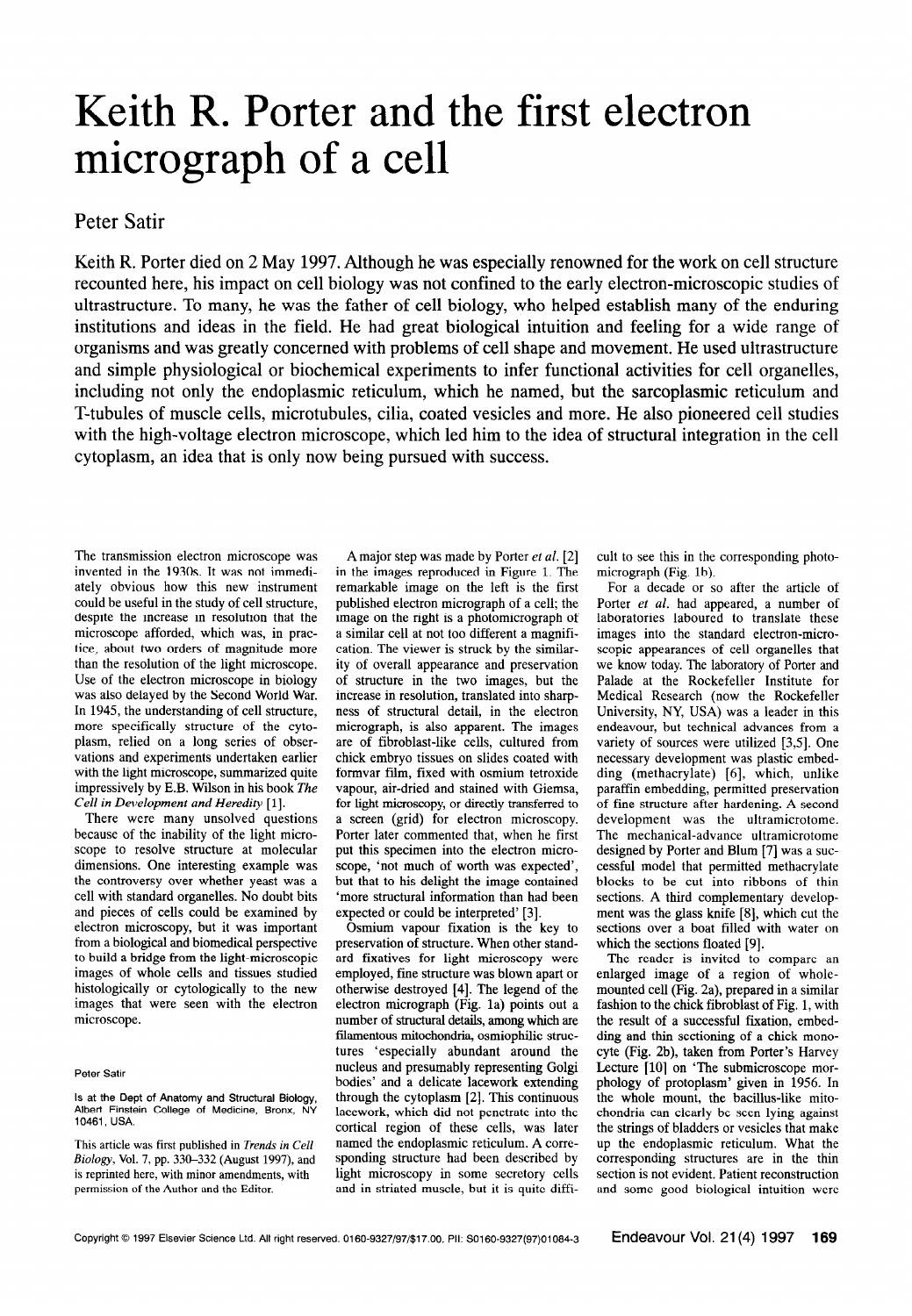

Figure 1 Plate 10 of Porter, Claude and Fullam (Ref. 2). (a) The first electron micrograph of a cell. The preparation shows a 'fibroblast-like cell and nerve fibers cultured from chick embryo tissue', studied with an RCA EM-B microscope. The nucleus is too thick for penetration by low-energy electrons, but the cytoplasm at the margins of the cell is thin enough to reveal organellar disposition. Besides preserving substructure, osmium fixation also helps to provide contrast in the specimen. Bar, 7.7 mm. (b) A corresponding cell prepared for light microscopy, fixed with 2% osmium tetroxide vapour but stained with Giemsa for contrast. Bar, 9.8 mm. (Reproduced, with permission, from [2].)

necessary to make the correlation between the images; familiarity with histological and anatomical profiles of sectioned structures also helped. As well as the cell nucleus (N) and sections of mitochondria (m), whose internal structure does not reproduce well here (but which is clear in the original), as Porter says, the figure 'shows circular or oblong profiles which represent sections'

through the vesicular members of the endoplasmic reticulum (er). With such reconstructions, we moved from the first electron-microscopic image of a cell in 1945 to the standard thin-section images that we know today.

In addition to the novel efforts that the images here represent, which brought cellstructure studies from the limitations of the light microscope into the molecular era, Keith Porter was responsible for some of the instrumentation and much of the institutionalization of cell biology. His requirement for cell cultures for use in electron microscopy led to the development of the roller flask and inspired the commercial production of tissue-culture media [11]. His desire for an enlarged forum in which students of cell fine structure could present their work led to the foundation of the American Society for Cell Biology.

The path was not always easy. After many a lecture, Porter was asked why he thought that he was not dealing just with fixation artifacts. He usually answered that the electron-microscopic images of cells and cell constituents were consistent and reproducible from preparation to preparation and from cell type to cell type, and that, although one could not really distinguish a consistent artifact from reality, even a consistent artifact must have some meaning in terms of molecular arrangements and overall function.

The take-home lesson from the early electron-microscopic studies of cells is that the basic construction of organelles  $-$  such as mitochondria or endoplasmic reticulum  $-$  is the same in all plant and animal cells. Elsewhere, 1 have called this, now transparent, conclusion 'the organelle doctrine'. In molecular terms, the organelle doctrine says that the macromolecules that assemble in specific ways to form what we recognize as the substructure of an organelle are the same or very similar in all eukaryotic cells. This substructure is a feature of common descent and evolution, which makes possible the related biochemistry and physiology of an organelle and the construction of superfamilies of protein molecules. The structural correspondence is the reason why we recognize one set of molecules as endoplasmic reticulum and another as mitochondria in cells as different as yeast, *Tetrahymena* and human liver. The first electron micrograph



Figure 2 (a) Fig. 2 of Porter's Harvey Lecture<sup>10</sup>. An enlarged area of the margin of a whole-mounted chick macrophage, showing details of cytoplasmic structure, essentially as in the electron micrograph of Fig. 1 a. The reticular nature of the endoplasmic reticulum (er) is particularly clear. Bar, 0.67 μm. (b) Fig. 3 of Porter's Harvey Lecture<sup>10</sup>. A corresponding thin-section micrograph of a chick monocyte. This preparation was fixed in buffered osmium tetroxide, dehydrated, embedded in n-butylmethacrylate and sectioned. The continuity of the endoplasmic reticulum is lost in the section. In his article<sup>10</sup>, Porter demonstrated that the overall appearances of the various organelles in thin section in this preparation, in liver and in onion root-tip cells are the same. Bar, 0.56  $\mu$ m. (Reproduced, with permission, from [10].)